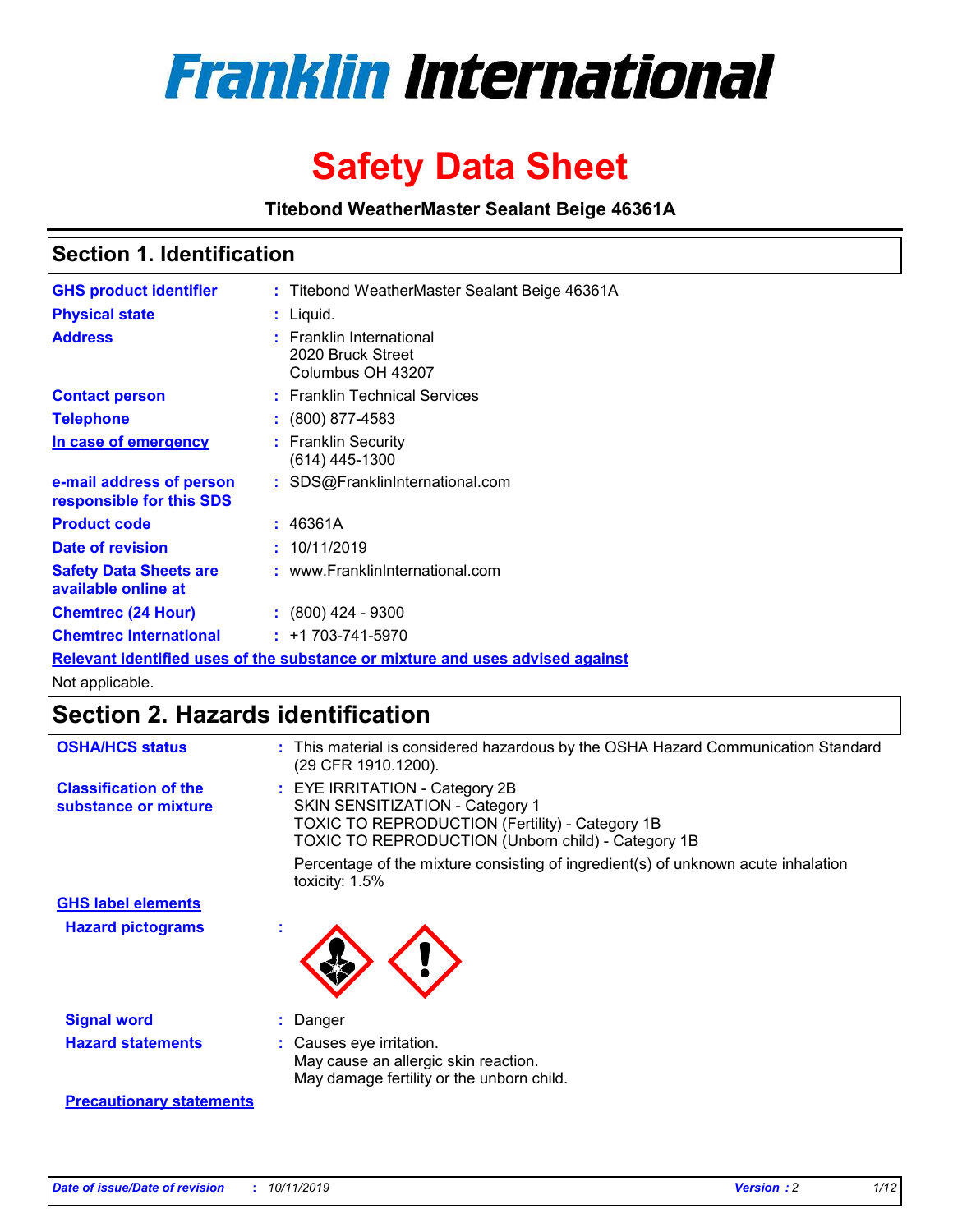## **Section 2. Hazards identification**

| <b>Prevention</b>                          | : Obtain special instructions before use. Do not handle until all safety precautions have<br>been read and understood. Wear protective gloves. Wear eye or face protection.<br>Wear protective clothing. Avoid breathing vapor. Wash hands thoroughly after handling.<br>Contaminated work clothing must not be allowed out of the workplace.                                                        |
|--------------------------------------------|------------------------------------------------------------------------------------------------------------------------------------------------------------------------------------------------------------------------------------------------------------------------------------------------------------------------------------------------------------------------------------------------------|
| <b>Response</b>                            | : IF exposed or concerned: Get medical attention. IF ON SKIN: Wash with plenty of<br>soap and water. Wash contaminated clothing before reuse. If skin irritation or rash<br>occurs: Get medical attention. IF IN EYES: Rinse cautiously with water for several<br>minutes. Remove contact lenses, if present and easy to do. Continue rinsing. If eye<br>irritation persists: Get medical attention. |
| <b>Storage</b>                             | : Store locked up.                                                                                                                                                                                                                                                                                                                                                                                   |
| <b>Disposal</b>                            | : Dispose of contents and container in accordance with all local, regional, national and<br>international regulations.                                                                                                                                                                                                                                                                               |
| <b>Hazards not otherwise</b><br>classified | : Product generates methanol during cure.                                                                                                                                                                                                                                                                                                                                                            |
|                                            |                                                                                                                                                                                                                                                                                                                                                                                                      |

# **Section 3. Composition/information on ingredients**

| <b>Substance/mixture</b><br>Mixture                  |                   |                     |
|------------------------------------------------------|-------------------|---------------------|
| Ingredient name                                      | $\frac{9}{6}$     | <b>CAS number</b>   |
| 3-aminopropyltriethoxysilane<br>Dibutyltin dilaurate | l≤3<br>$\leq 0.3$ | 919-30-2<br>77-58-7 |

Any concentration shown as a range is to protect confidentiality or is due to batch variation.

**There are no additional ingredients present which, within the current knowledge of the supplier and in the concentrations applicable, are classified as hazardous to health or the environment and hence require reporting in this section.**

**Occupational exposure limits, if available, are listed in Section 8.**

# **Section 4. First aid measures**

| <b>Description of necessary first aid measures</b> |                                                                                                                                                                                                                                                                                                                                                                                                                                                                                                                                                                                                                                                                                                                                                                           |  |  |  |
|----------------------------------------------------|---------------------------------------------------------------------------------------------------------------------------------------------------------------------------------------------------------------------------------------------------------------------------------------------------------------------------------------------------------------------------------------------------------------------------------------------------------------------------------------------------------------------------------------------------------------------------------------------------------------------------------------------------------------------------------------------------------------------------------------------------------------------------|--|--|--|
| <b>Eye contact</b>                                 | : Immediately flush eyes with plenty of water, occasionally lifting the upper and lower<br>eyelids. Check for and remove any contact lenses. Continue to rinse for at least 10<br>minutes. If irritation persists, get medical attention.                                                                                                                                                                                                                                                                                                                                                                                                                                                                                                                                 |  |  |  |
| <b>Inhalation</b>                                  | : Remove victim to fresh air and keep at rest in a position comfortable for breathing. If<br>not breathing, if breathing is irregular or if respiratory arrest occurs, provide artificial<br>respiration or oxygen by trained personnel. It may be dangerous to the person providing<br>aid to give mouth-to-mouth resuscitation. Get medical attention. If unconscious, place<br>in recovery position and get medical attention immediately. Maintain an open airway.<br>Loosen tight clothing such as a collar, tie, belt or waistband. In case of inhalation of<br>decomposition products in a fire, symptoms may be delayed. The exposed person may<br>need to be kept under medical surveillance for 48 hours.                                                       |  |  |  |
| <b>Skin contact</b>                                | : Wash with plenty of soap and water. Remove contaminated clothing and shoes. Wash<br>contaminated clothing thoroughly with water before removing it, or wear gloves.<br>Continue to rinse for at least 10 minutes. Get medical attention. In the event of any<br>complaints or symptoms, avoid further exposure. Wash clothing before reuse. Clean<br>shoes thoroughly before reuse.                                                                                                                                                                                                                                                                                                                                                                                     |  |  |  |
| <b>Ingestion</b>                                   | : Wash out mouth with water. Remove dentures if any. Remove victim to fresh air and<br>keep at rest in a position comfortable for breathing. If material has been swallowed and<br>the exposed person is conscious, give small quantities of water to drink. Stop if the<br>exposed person feels sick as vomiting may be dangerous. Do not induce vomiting<br>unless directed to do so by medical personnel. If vomiting occurs, the head should be<br>kept low so that vomit does not enter the lungs. Get medical attention. Never give<br>anything by mouth to an unconscious person. If unconscious, place in recovery position<br>and get medical attention immediately. Maintain an open airway. Loosen tight clothing<br>such as a collar, tie, belt or waistband. |  |  |  |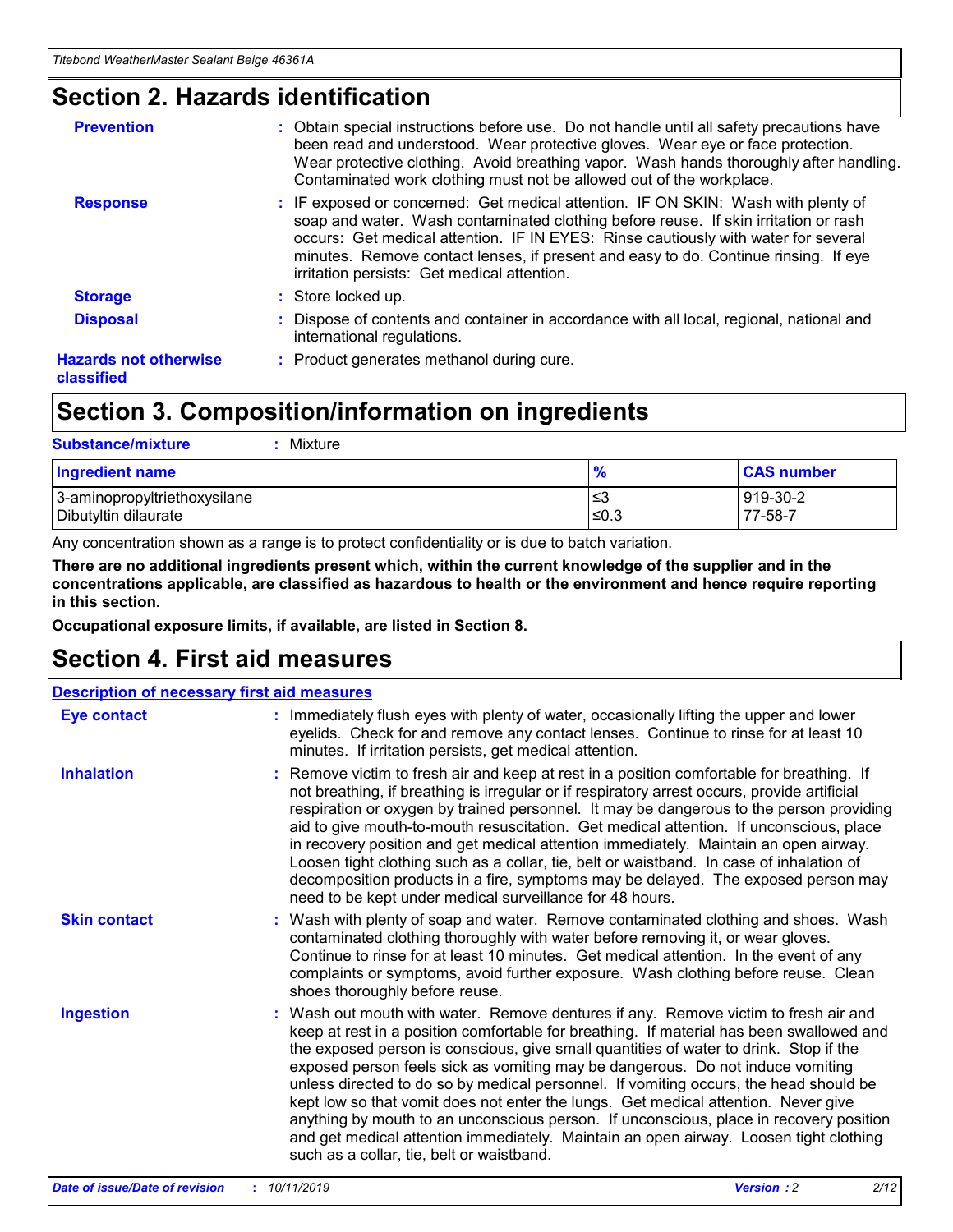# **Section 4. First aid measures**

| Most important symptoms/effects, acute and delayed |  |                                                                                                                                                                                                                                                                                                                                                                                                                 |  |  |
|----------------------------------------------------|--|-----------------------------------------------------------------------------------------------------------------------------------------------------------------------------------------------------------------------------------------------------------------------------------------------------------------------------------------------------------------------------------------------------------------|--|--|
| <b>Potential acute health effects</b>              |  |                                                                                                                                                                                                                                                                                                                                                                                                                 |  |  |
| <b>Eye contact</b>                                 |  | : May cause eye irritation.                                                                                                                                                                                                                                                                                                                                                                                     |  |  |
| <b>Inhalation</b>                                  |  | : No known significant effects or critical hazards.                                                                                                                                                                                                                                                                                                                                                             |  |  |
| <b>Skin contact</b>                                |  | : May cause skin irritation.                                                                                                                                                                                                                                                                                                                                                                                    |  |  |
| <b>Ingestion</b>                                   |  | : No known significant effects or critical hazards.                                                                                                                                                                                                                                                                                                                                                             |  |  |
| Over-exposure signs/symptoms                       |  |                                                                                                                                                                                                                                                                                                                                                                                                                 |  |  |
| <b>Eye contact</b>                                 |  | : Adverse symptoms may include the following:<br>irritation<br>watering<br>redness                                                                                                                                                                                                                                                                                                                              |  |  |
| <b>Inhalation</b>                                  |  | : Adverse symptoms may include the following:<br>reduced fetal weight<br>increase in fetal deaths<br>skeletal malformations                                                                                                                                                                                                                                                                                     |  |  |
| <b>Skin contact</b>                                |  | : Adverse symptoms may include the following:<br>irritation<br>redness<br>reduced fetal weight<br>increase in fetal deaths<br>skeletal malformations                                                                                                                                                                                                                                                            |  |  |
| <b>Ingestion</b>                                   |  | : Adverse symptoms may include the following:<br>reduced fetal weight<br>increase in fetal deaths<br>skeletal malformations                                                                                                                                                                                                                                                                                     |  |  |
|                                                    |  | <b>Indication of immediate medical attention and special treatment needed, if necessary</b>                                                                                                                                                                                                                                                                                                                     |  |  |
| <b>Notes to physician</b>                          |  | : In case of inhalation of decomposition products in a fire, symptoms may be delayed.<br>The exposed person may need to be kept under medical surveillance for 48 hours.                                                                                                                                                                                                                                        |  |  |
| <b>Specific treatments</b>                         |  | : No specific treatment.                                                                                                                                                                                                                                                                                                                                                                                        |  |  |
| <b>Protection of first-aiders</b>                  |  | : No action shall be taken involving any personal risk or without suitable training. If it is<br>suspected that fumes are still present, the rescuer should wear an appropriate mask or<br>self-contained breathing apparatus. It may be dangerous to the person providing aid to<br>give mouth-to-mouth resuscitation. Wash contaminated clothing thoroughly with water<br>before removing it, or wear gloves. |  |  |

**See toxicological information (Section 11)**

## **Section 5. Fire-fighting measures**

| <b>Extinguishing media</b>                             |                                                                                                                                                                                                     |
|--------------------------------------------------------|-----------------------------------------------------------------------------------------------------------------------------------------------------------------------------------------------------|
| <b>Suitable extinguishing</b><br>media                 | : Use an extinguishing agent suitable for the surrounding fire.                                                                                                                                     |
| <b>Unsuitable extinguishing</b><br>media               | : None known.                                                                                                                                                                                       |
| <b>Specific hazards arising</b><br>from the chemical   | : In a fire or if heated, a pressure increase will occur and the container may burst.                                                                                                               |
| <b>Hazardous thermal</b><br>decomposition products     | : Decomposition products may include the following materials:<br>carbon dioxide<br>carbon monoxide<br>nitrogen oxides<br>metal oxide/oxides                                                         |
| <b>Special protective actions</b><br>for fire-fighters | : Promptly isolate the scene by removing all persons from the vicinity of the incident if<br>there is a fire. No action shall be taken involving any personal risk or without suitable<br>training. |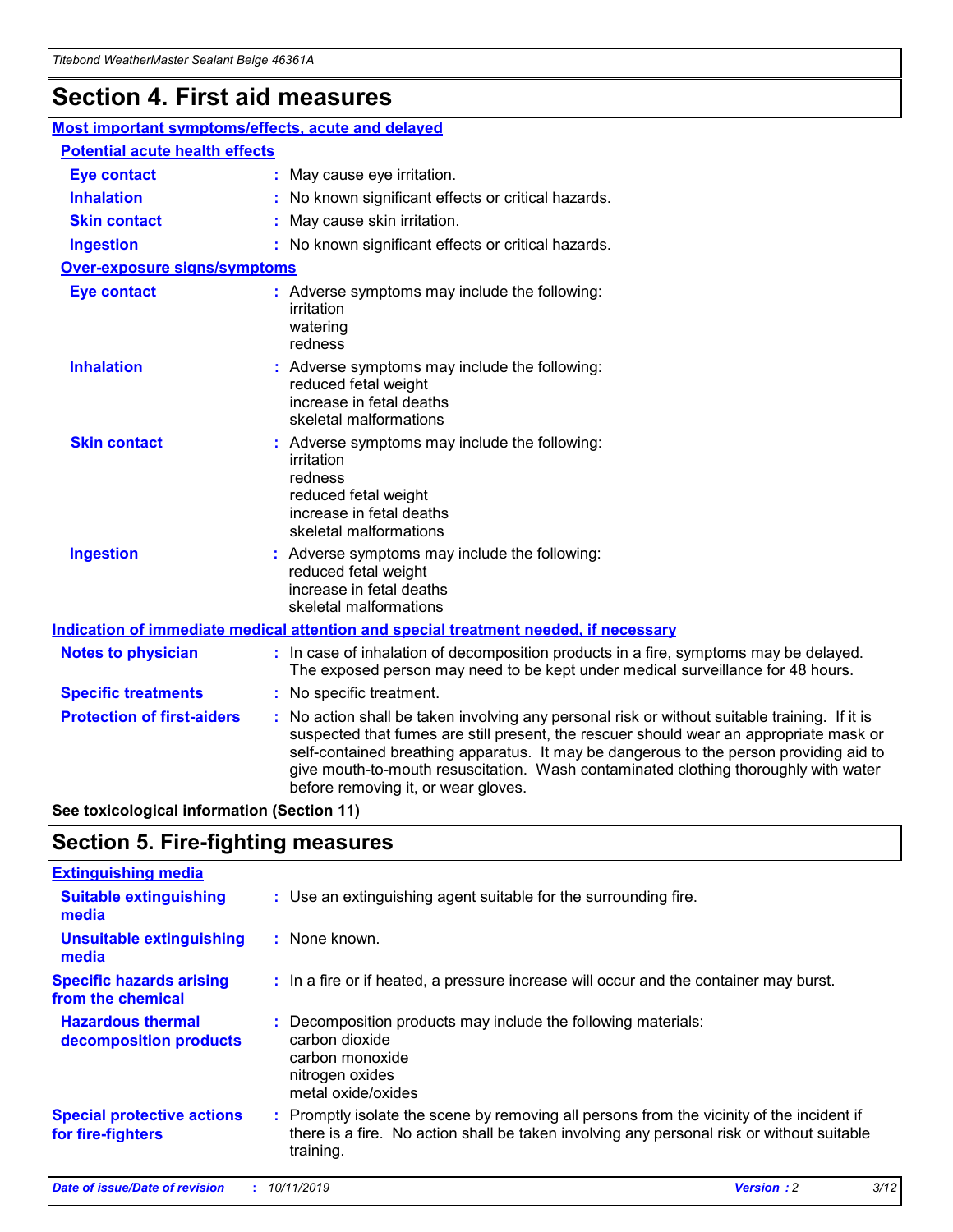## **Section 5. Fire-fighting measures**

**Special protective equipment for fire-fighters** Fire-fighters should wear appropriate protective equipment and self-contained breathing **:** apparatus (SCBA) with a full face-piece operated in positive pressure mode.

## **Section 6. Accidental release measures**

#### **Personal precautions, protective equipment and emergency procedures**

| For non-emergency<br>personnel                               | : No action shall be taken involving any personal risk or without suitable training.<br>Evacuate surrounding areas. Keep unnecessary and unprotected personnel from<br>entering. Do not touch or walk through spilled material. Avoid breathing vapor or mist.<br>Provide adequate ventilation. Wear appropriate respirator when ventilation is<br>inadequate. Put on appropriate personal protective equipment.                                                                                                                                                                                                                                                                                             |
|--------------------------------------------------------------|--------------------------------------------------------------------------------------------------------------------------------------------------------------------------------------------------------------------------------------------------------------------------------------------------------------------------------------------------------------------------------------------------------------------------------------------------------------------------------------------------------------------------------------------------------------------------------------------------------------------------------------------------------------------------------------------------------------|
|                                                              | For emergency responders : If specialized clothing is required to deal with the spillage, take note of any information in<br>Section 8 on suitable and unsuitable materials. See also the information in "For non-<br>emergency personnel".                                                                                                                                                                                                                                                                                                                                                                                                                                                                  |
| <b>Environmental precautions</b>                             | : Avoid dispersal of spilled material and runoff and contact with soil, waterways, drains<br>and sewers. Inform the relevant authorities if the product has caused environmental<br>pollution (sewers, waterways, soil or air).                                                                                                                                                                                                                                                                                                                                                                                                                                                                              |
| <b>Methods and materials for containment and cleaning up</b> |                                                                                                                                                                                                                                                                                                                                                                                                                                                                                                                                                                                                                                                                                                              |
| <b>Small spill</b>                                           | : Stop leak if without risk. Move containers from spill area. Dilute with water and mop up<br>if water-soluble. Alternatively, or if water-insoluble, absorb with an inert dry material and<br>place in an appropriate waste disposal container. Dispose of via a licensed waste<br>disposal contractor.                                                                                                                                                                                                                                                                                                                                                                                                     |
| <b>Large spill</b>                                           | : Stop leak if without risk. Move containers from spill area. Approach release from<br>upwind. Prevent entry into sewers, water courses, basements or confined areas. Wash<br>spillages into an effluent treatment plant or proceed as follows. Contain and collect<br>spillage with non-combustible, absorbent material e.g. sand, earth, vermiculite or<br>diatomaceous earth and place in container for disposal according to local regulations<br>(see Section 13). Dispose of via a licensed waste disposal contractor. Contaminated<br>absorbent material may pose the same hazard as the spilled product. Note: see<br>Section 1 for emergency contact information and Section 13 for waste disposal. |

# **Section 7. Handling and storage**

| <b>Precautions for safe handling</b>                                             |                                                                                                                                                                                                                                                                                                                                                                                                                                                                                                                                                                                                                                                                                                                                                                                                                                                  |
|----------------------------------------------------------------------------------|--------------------------------------------------------------------------------------------------------------------------------------------------------------------------------------------------------------------------------------------------------------------------------------------------------------------------------------------------------------------------------------------------------------------------------------------------------------------------------------------------------------------------------------------------------------------------------------------------------------------------------------------------------------------------------------------------------------------------------------------------------------------------------------------------------------------------------------------------|
| <b>Protective measures</b>                                                       | : Put on appropriate personal protective equipment (see Section 8). Persons with a<br>history of skin sensitization problems should not be employed in any process in which<br>this product is used. Avoid exposure - obtain special instructions before use. Avoid<br>exposure during pregnancy. Do not handle until all safety precautions have been read<br>and understood. Do not get in eyes or on skin or clothing. Do not ingest. Avoid<br>breathing vapor or mist. If during normal use the material presents a respiratory hazard,<br>use only with adequate ventilation or wear appropriate respirator. Keep in the original<br>container or an approved alternative made from a compatible material, kept tightly<br>closed when not in use. Empty containers retain product residue and can be hazardous.<br>Do not reuse container. |
| <b>Advice on general</b><br>occupational hygiene                                 | : Eating, drinking and smoking should be prohibited in areas where this material is<br>handled, stored and processed. Workers should wash hands and face before eating,<br>drinking and smoking. Remove contaminated clothing and protective equipment before<br>entering eating areas. See also Section 8 for additional information on hygiene<br>measures.                                                                                                                                                                                                                                                                                                                                                                                                                                                                                    |
| <b>Conditions for safe storage,</b><br>including any<br><b>incompatibilities</b> | : Store between the following temperatures: 0 to 120 $\degree$ C (32 to 248 $\degree$ F). Store in<br>accordance with local regulations. Store in original container protected from direct<br>sunlight in a dry, cool and well-ventilated area, away from incompatible materials (see<br>Section 10) and food and drink. Store locked up. Keep container tightly closed and<br>sealed until ready for use. Containers that have been opened must be carefully<br>resealed and kept upright to prevent leakage. Do not store in unlabeled containers.<br>Use appropriate containment to avoid environmental contamination. See Section 10 for<br>incompatible materials before handling or use.                                                                                                                                                   |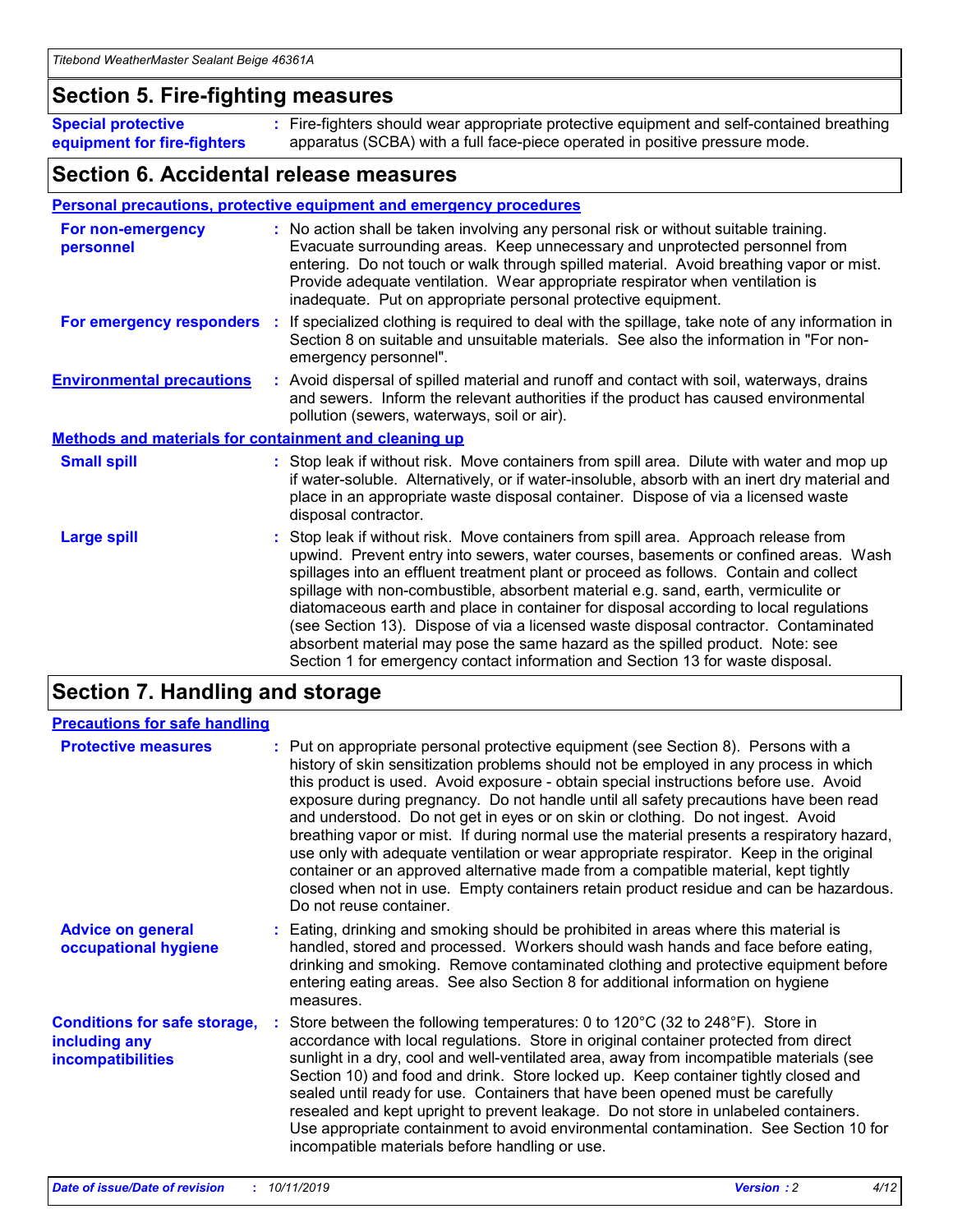# **Section 8. Exposure controls/personal protection**

#### **Control parameters**

### **Occupational exposure limits**

| <b>Ingredient name</b>                               |    |                                          | <b>Exposure limits</b>                                                                                                                                                                                                                                                                                                                                                                                                                                                                                                                                                                                                 |
|------------------------------------------------------|----|------------------------------------------|------------------------------------------------------------------------------------------------------------------------------------------------------------------------------------------------------------------------------------------------------------------------------------------------------------------------------------------------------------------------------------------------------------------------------------------------------------------------------------------------------------------------------------------------------------------------------------------------------------------------|
| 3-aminopropyltriethoxysilane<br>Dibutyltin dilaurate |    |                                          | None.<br>ACGIH TLV (United States, 3/2019). Absorbed through skin.<br>Notes: as Sn<br>TWA: 0.1 mg/m <sup>3</sup> , (as Sn) 8 hours.<br>STEL: 0.2 mg/m <sup>3</sup> , (as Sn) 15 minutes.<br>NIOSH REL (United States, 10/2016). Absorbed through skin.<br>Notes: as Sn<br>TWA: 0.1 mg/m <sup>3</sup> , (as Sn) 10 hours.<br>OSHA PEL (United States, 5/2018). Notes: as Sn<br>TWA: $0.1 \text{ mg/m}^3$ , (as Sn) 8 hours.<br>OSHA PEL 1989 (United States, 3/1989). Absorbed through skin.<br>Notes: measured as Sn<br>TWA: 0.1 mg/m <sup>3</sup> , (measured as Sn) 8 hours. Form: Organic                           |
| <b>Appropriate engineering</b><br>controls           |    |                                          | : If user operations generate dust, fumes, gas, vapor or mist, use process enclosures,<br>local exhaust ventilation or other engineering controls to keep worker exposure to<br>airborne contaminants below any recommended or statutory limits.                                                                                                                                                                                                                                                                                                                                                                       |
| <b>Environmental exposure</b><br><b>controls</b>     |    |                                          | Emissions from ventilation or work process equipment should be checked to ensure<br>they comply with the requirements of environmental protection legislation. In some<br>cases, fume scrubbers, filters or engineering modifications to the process equipment<br>will be necessary to reduce emissions to acceptable levels.                                                                                                                                                                                                                                                                                          |
| <b>Individual protection measures</b>                |    |                                          |                                                                                                                                                                                                                                                                                                                                                                                                                                                                                                                                                                                                                        |
| <b>Hygiene measures</b>                              |    |                                          | : Wash hands, forearms and face thoroughly after handling chemical products, before<br>eating, smoking and using the lavatory and at the end of the working period.<br>Appropriate techniques should be used to remove potentially contaminated clothing.<br>Contaminated work clothing should not be allowed out of the workplace. Wash<br>contaminated clothing before reusing. Ensure that eyewash stations and safety<br>showers are close to the workstation location.                                                                                                                                            |
| <b>Eye/face protection</b>                           |    |                                          | : Safety eyewear complying with an approved standard should be used when a risk<br>assessment indicates this is necessary to avoid exposure to liquid splashes, mists,<br>gases or dusts. If contact is possible, the following protection should be worn, unless<br>the assessment indicates a higher degree of protection: chemical splash goggles.                                                                                                                                                                                                                                                                  |
| <b>Skin protection</b>                               |    |                                          |                                                                                                                                                                                                                                                                                                                                                                                                                                                                                                                                                                                                                        |
| <b>Hand protection</b>                               |    |                                          | : Chemical-resistant, impervious gloves complying with an approved standard should be<br>worn at all times when handling chemical products if a risk assessment indicates this is<br>necessary. Considering the parameters specified by the glove manufacturer, check<br>during use that the gloves are still retaining their protective properties. It should be<br>noted that the time to breakthrough for any glove material may be different for different<br>glove manufacturers. In the case of mixtures, consisting of several substances, the<br>protection time of the gloves cannot be accurately estimated. |
| <b>Body protection</b>                               |    | handling this product.                   | Personal protective equipment for the body should be selected based on the task being<br>performed and the risks involved and should be approved by a specialist before                                                                                                                                                                                                                                                                                                                                                                                                                                                |
| <b>Other skin protection</b>                         |    | specialist before handling this product. | : Appropriate footwear and any additional skin protection measures should be selected<br>based on the task being performed and the risks involved and should be approved by a                                                                                                                                                                                                                                                                                                                                                                                                                                          |
| <b>Respiratory protection</b>                        | ÷. | aspects of use.                          | Based on the hazard and potential for exposure, select a respirator that meets the<br>appropriate standard or certification. Respirators must be used according to a<br>respiratory protection program to ensure proper fitting, training, and other important                                                                                                                                                                                                                                                                                                                                                         |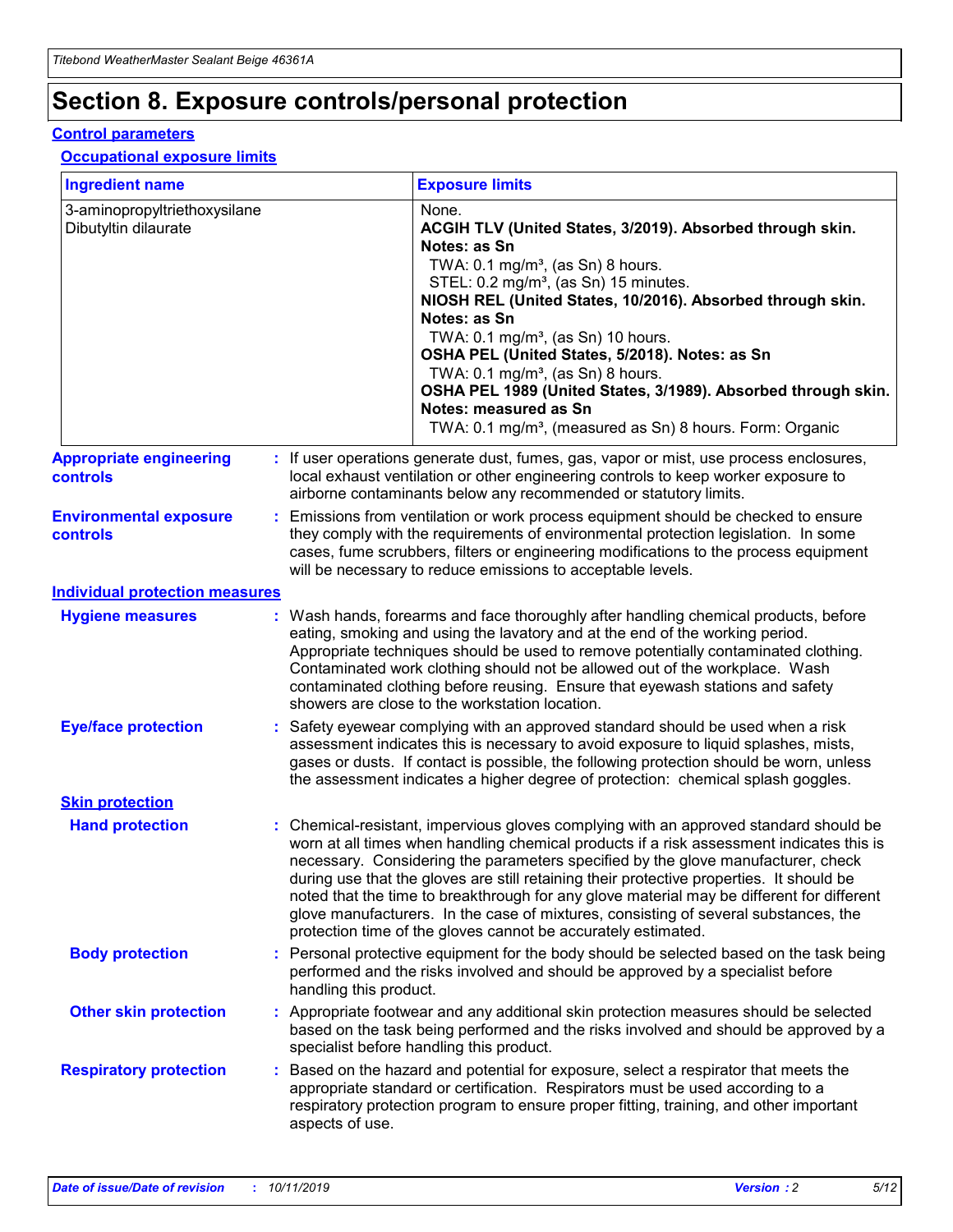## **Section 9. Physical and chemical properties**

#### **Appearance**

| <b>Physical state</b>                             | : Liquid. [Paste.]                                              |
|---------------------------------------------------|-----------------------------------------------------------------|
| Color                                             | Beige.                                                          |
| Odor                                              | None [Slight]                                                   |
| <b>Odor threshold</b>                             | : Not available.                                                |
| рH                                                | : Not applicable.                                               |
| <b>Melting point</b>                              | : Not available.                                                |
| <b>Boiling point</b>                              | : >100°C (>212°F)                                               |
| <b>Flash point</b>                                | : Closed cup: $>200^{\circ}$ C ( $>392^{\circ}$ F) [Setaflash.] |
| <b>Evaporation rate</b>                           | $:$ <1 (butyl acetate = 1)                                      |
| <b>Flammability (solid, gas)</b>                  | : Not available.                                                |
| Lower and upper explosive<br>(flammable) limits   | : Not available.                                                |
| <b>VOC (less water, less</b><br>exempt solvents)  | : 0 g/l                                                         |
| <b>Volatility</b>                                 | $: 0\%$ (w/w)                                                   |
| <b>Vapor density</b>                              | : Not available.                                                |
| <b>Relative density</b>                           | : 1.4329                                                        |
| <b>Solubility</b>                                 | Insoluble in the following materials: cold water and hot water. |
| <b>Solubility in water</b>                        | : Not available.                                                |
| <b>Partition coefficient: n-</b><br>octanol/water | $:$ Not available.                                              |
| <b>Auto-ignition temperature</b>                  | : Not available.                                                |
|                                                   |                                                                 |
| <b>Decomposition temperature</b>                  | : Not available.                                                |

## **Section 10. Stability and reactivity**

| <b>Reactivity</b>                            |    | : No specific test data related to reactivity available for this product or its ingredients.            |
|----------------------------------------------|----|---------------------------------------------------------------------------------------------------------|
| <b>Chemical stability</b>                    |    | : The product is stable.                                                                                |
| <b>Possibility of hazardous</b><br>reactions |    | : Under normal conditions of storage and use, hazardous reactions will not occur.                       |
| <b>Conditions to avoid</b>                   |    | : No specific data.                                                                                     |
| <b>Incompatible materials</b>                | ٠. | No specific data.                                                                                       |
| <b>Hazardous decomposition</b><br>products   | ÷. | Under normal conditions of storage and use, hazardous decomposition products should<br>not be produced. |

# **Section 11. Toxicological information**

### **Information on toxicological effects**

#### **Acute toxicity**

| <b>Product/ingredient name</b> | <b>Result</b>           | <b>Species</b> | <b>Dose</b>                | <b>Exposure</b> |
|--------------------------------|-------------------------|----------------|----------------------------|-----------------|
| 3-aminopropyltriethoxysilane   | <b>ILD50 Dermal</b>     | Rabbit         | 4.29 g/kg                  |                 |
| Dibutyltin dilaurate           | ILD50 Oral<br>LD50 Oral | Rat<br>Rat     | $1.57$ g/kg<br>175 $mg/kg$ |                 |
|                                |                         |                |                            |                 |

**Irritation/Corrosion**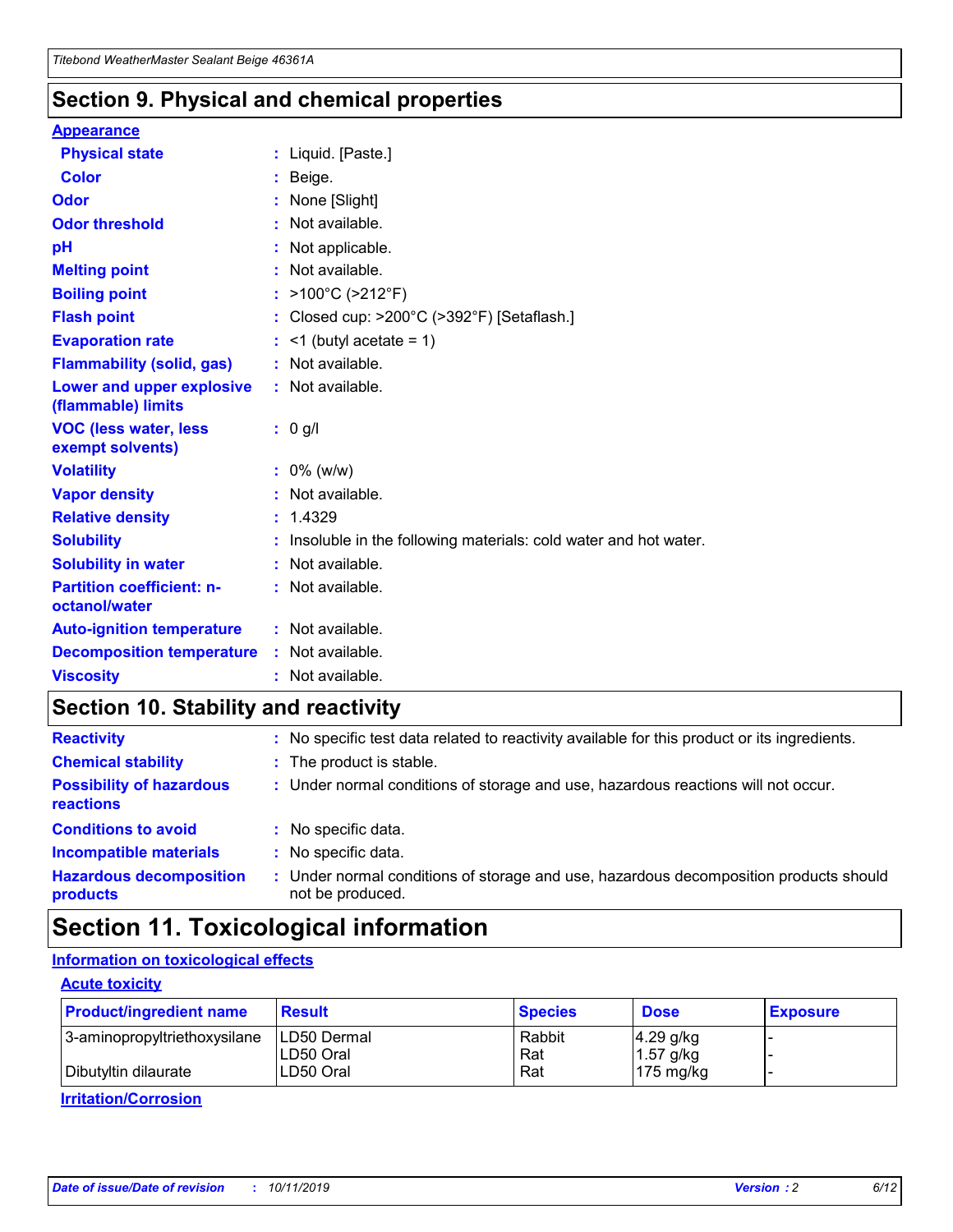# **Section 11. Toxicological information**

| <b>Product/ingredient name</b> | <b>Result</b>            | <b>Species</b> | <b>Score</b> | <b>Exposure</b>           | <b>Observation</b> |
|--------------------------------|--------------------------|----------------|--------------|---------------------------|--------------------|
| 3-aminopropyltriethoxysilane   | Eyes - Mild irritant     | Rabbit         |              | $100$ mg                  |                    |
|                                | Eyes - Severe irritant   | Rabbit         |              | 24 hours 750              |                    |
|                                |                          |                |              | ug                        |                    |
|                                | Skin - Severe irritant   | Rabbit         |              | 24 hours 5                | -                  |
| Dibutyltin dilaurate           | Eyes - Moderate irritant | Rabbit         |              | mg<br><b>24 hours 100</b> |                    |
|                                |                          |                |              | mg                        |                    |
|                                | Skin - Severe irritant   | Rabbit         |              | 500 mg                    | -                  |

### **Sensitization**

Not available.

#### **Mutagenicity**

Not available.

#### **Carcinogenicity**

Not available.

#### **Reproductive toxicity**

Not available.

#### **Teratogenicity**

Not available.

#### **Specific target organ toxicity (single exposure)**

Not available.

#### **Specific target organ toxicity (repeated exposure)**

| <b>Name</b>                                                                  |                                                                                                                             | <b>Category</b> | <b>Route of</b><br>exposure  | <b>Target organs</b> |
|------------------------------------------------------------------------------|-----------------------------------------------------------------------------------------------------------------------------|-----------------|------------------------------|----------------------|
| Dibutyltin dilaurate                                                         |                                                                                                                             | Category 1      | $\qquad \qquad \blacksquare$ | respiratory system   |
| <b>Aspiration hazard</b><br>Not available.                                   |                                                                                                                             |                 |                              |                      |
| <b>Information on the likely</b><br>routes of exposure                       | : Not available.                                                                                                            |                 |                              |                      |
| <b>Potential acute health effects</b>                                        |                                                                                                                             |                 |                              |                      |
| <b>Eye contact</b>                                                           | : May cause eye irritation.                                                                                                 |                 |                              |                      |
| <b>Inhalation</b>                                                            | : No known significant effects or critical hazards.                                                                         |                 |                              |                      |
| <b>Skin contact</b>                                                          | : May cause skin irritation.                                                                                                |                 |                              |                      |
| <b>Ingestion</b>                                                             | : No known significant effects or critical hazards.                                                                         |                 |                              |                      |
| Symptoms related to the physical, chemical and toxicological characteristics |                                                                                                                             |                 |                              |                      |
| <b>Eye contact</b>                                                           | : Adverse symptoms may include the following:<br>irritation<br>watering<br>redness                                          |                 |                              |                      |
| <b>Inhalation</b>                                                            | : Adverse symptoms may include the following:<br>reduced fetal weight<br>increase in fetal deaths<br>skeletal malformations |                 |                              |                      |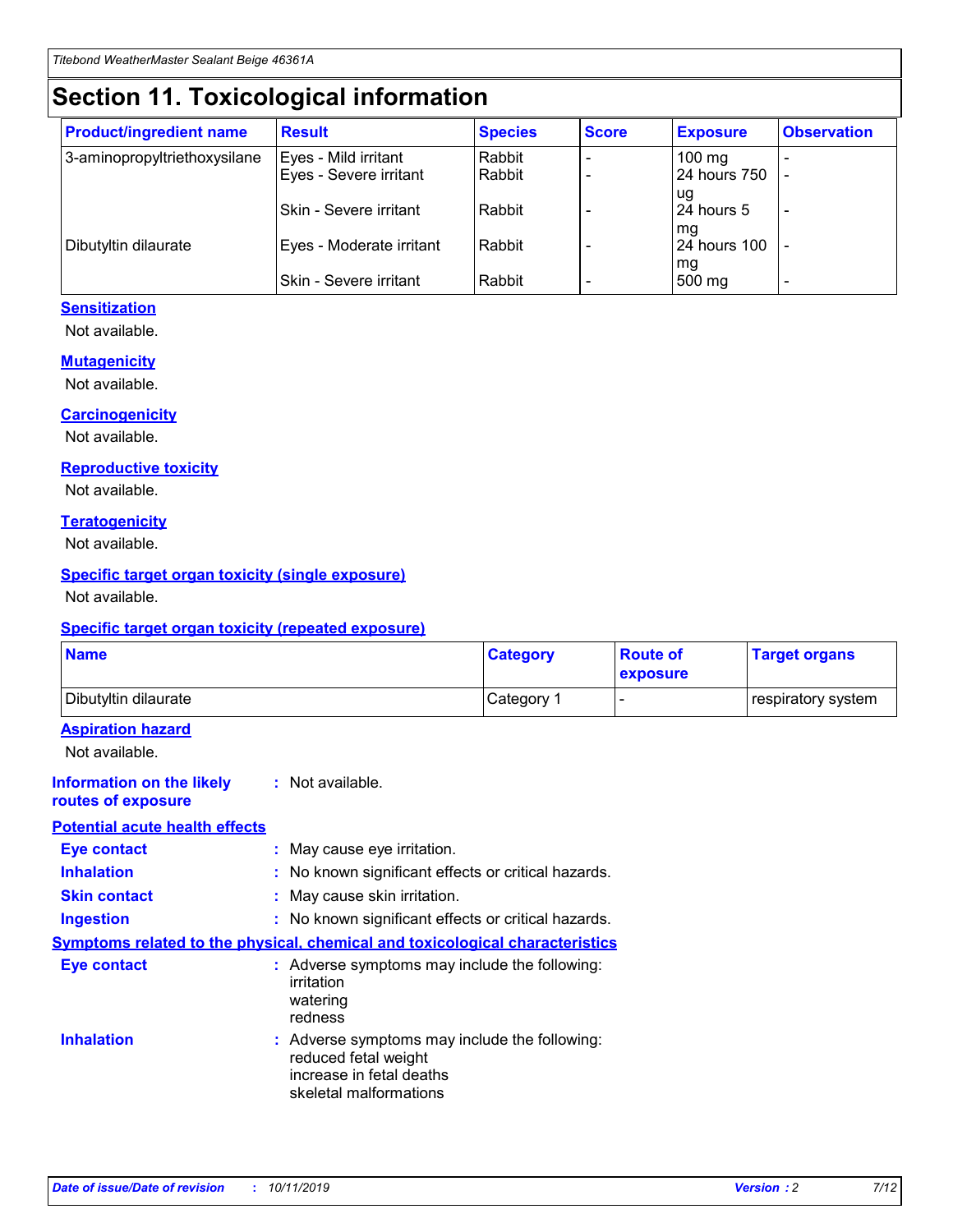# **Section 11. Toxicological information**

| <b>Skin contact</b>                     | : Adverse symptoms may include the following:                                                            |
|-----------------------------------------|----------------------------------------------------------------------------------------------------------|
|                                         | irritation                                                                                               |
|                                         | redness                                                                                                  |
|                                         | reduced fetal weight                                                                                     |
|                                         | increase in fetal deaths                                                                                 |
|                                         | skeletal malformations                                                                                   |
| <b>Ingestion</b>                        | : Adverse symptoms may include the following:                                                            |
|                                         | reduced fetal weight                                                                                     |
|                                         | increase in fetal deaths                                                                                 |
|                                         | skeletal malformations                                                                                   |
|                                         | Delayed and immediate effects and also chronic effects from short and long term exposure                 |
| <b>Short term exposure</b>              |                                                                                                          |
| <b>Potential immediate</b>              | : Not available.                                                                                         |
| effects                                 |                                                                                                          |
| <b>Potential delayed effects</b>        | : Not available.                                                                                         |
| Long term exposure                      |                                                                                                          |
| <b>Potential immediate</b>              | : Not available.                                                                                         |
| effects                                 |                                                                                                          |
| <b>Potential delayed effects</b>        | : Not available.                                                                                         |
| <b>Potential chronic health effects</b> |                                                                                                          |
| Not available.                          |                                                                                                          |
| <b>General</b>                          | : Once sensitized, a severe allergic reaction may occur when subsequently exposed to<br>very low levels. |
| <b>Carcinogenicity</b>                  | : No known significant effects or critical hazards.                                                      |
| <b>Mutagenicity</b>                     | : No known significant effects or critical hazards.                                                      |
| <b>Teratogenicity</b>                   | May damage the unborn child.                                                                             |
| <b>Developmental effects</b>            | : No known significant effects or critical hazards.                                                      |
| <b>Fertility effects</b>                | May damage fertility.                                                                                    |
| <b>Numerical measures of toxicity</b>   |                                                                                                          |
| <b>Acute toxicity estimates</b>         |                                                                                                          |
| الملحلة والمستحيط والمسالم              |                                                                                                          |

Not available.

# **Section 12. Ecological information**

#### **Toxicity**

| <b>Product/ingredient name</b> | <b>Result</b>                     | <b>Species</b>                       | <b>Exposure</b> |
|--------------------------------|-----------------------------------|--------------------------------------|-----------------|
| Dibutyltin dilaurate           | Chronic EC10 > 2 mg/l Fresh water | Algae - Scenedesmus<br>I subspicatus | l 96 hours i    |

### **Persistence and degradability**

| <b>Product/ingredient name</b> | <b>Test</b>                                                                    | <b>Result</b>  |                   | <b>Dose</b> | <b>Inoculum</b>         |
|--------------------------------|--------------------------------------------------------------------------------|----------------|-------------------|-------------|-------------------------|
| Dibutyltin dilaurate           | OECD 301F<br>Ready<br>Biodegradability -<br>Manometric<br>Respirometry<br>Test | 23 % - 28 days |                   |             |                         |
| <b>Product/ingredient name</b> | <b>Aquatic half-life</b>                                                       |                | <b>Photolysis</b> |             | <b>Biodegradability</b> |
| Dibutyltin dilaurate           |                                                                                |                |                   |             | Inherent                |

### **Bioaccumulative potential**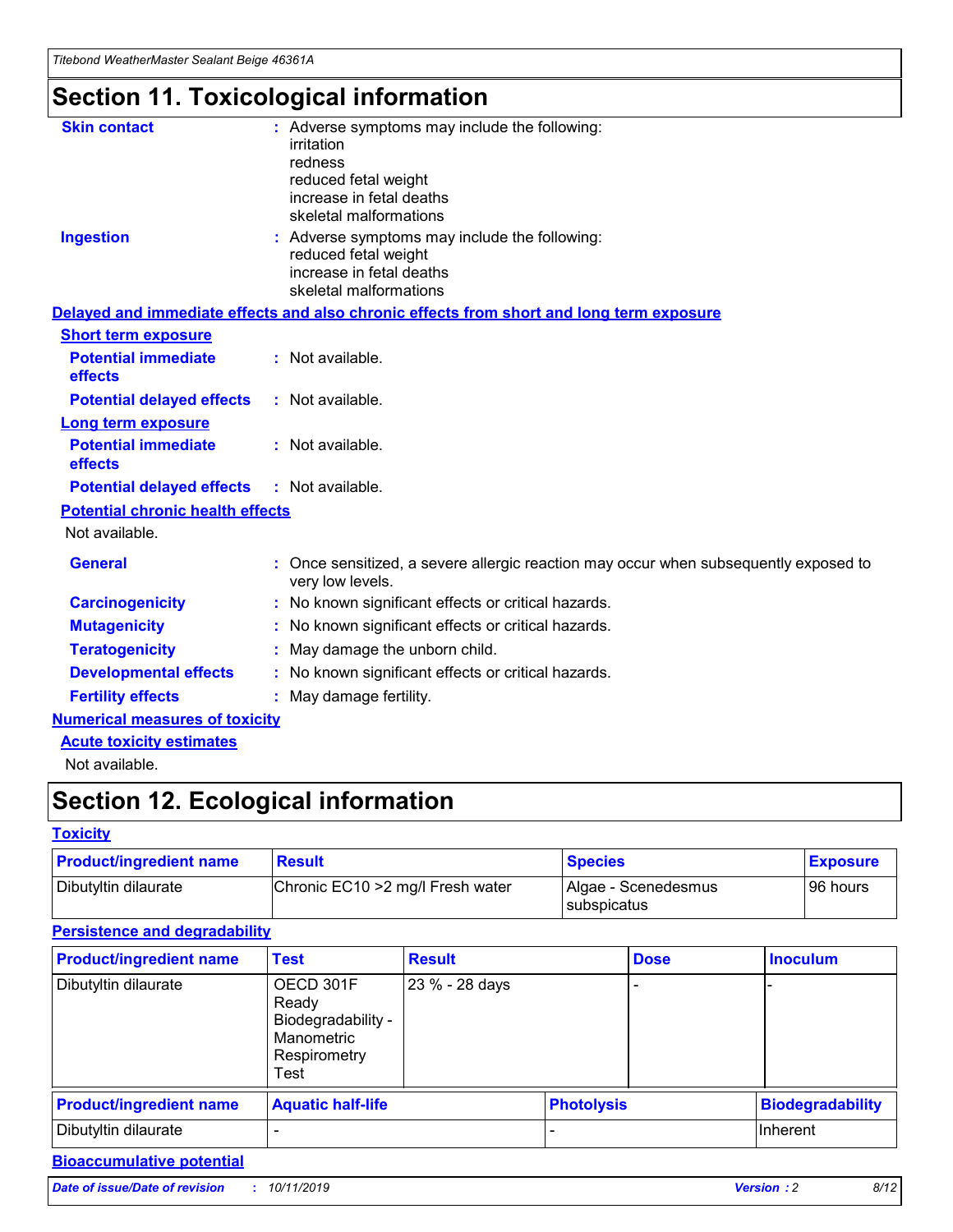# **Section 12. Ecological information**

| <b>Product/ingredient name</b> | $LoaPow$ | <b>BCF</b> | <b>Potential</b> |
|--------------------------------|----------|------------|------------------|
| 3-aminopropyltriethoxysilane   | 1.7      | 3.4        | low              |
| Dibutyltin dilaurate           | 4.44     | 2.91       | low              |

#### **Mobility in soil**

| <i></i>                                                       |                                                     |
|---------------------------------------------------------------|-----------------------------------------------------|
| <b>Soil/water partition</b><br>coefficient (K <sub>oc</sub> ) | : Not available.                                    |
| <b>Other adverse effects</b>                                  | : No known significant effects or critical hazards. |

## **Section 13. Disposal considerations**

**Disposal methods :**

The generation of waste should be avoided or minimized wherever possible. Disposal of this product, solutions and any by-products should at all times comply with the requirements of environmental protection and waste disposal legislation and any regional local authority requirements. Dispose of surplus and non-recyclable products via a licensed waste disposal contractor. Waste should not be disposed of untreated to the sewer unless fully compliant with the requirements of all authorities with jurisdiction. Waste packaging should be recycled. Incineration or landfill should only be considered when recycling is not feasible. This material and its container must be disposed of in a safe way. Care should be taken when handling emptied containers that have not been cleaned or rinsed out. Empty containers or liners may retain some product residues. Avoid dispersal of spilled material and runoff and contact with soil, waterways, drains and sewers.

# **Section 14. Transport information**

|                                      | <b>DOT</b><br><b>Classification</b> | <b>TDG</b><br><b>Classification</b> | <b>Mexico</b><br><b>Classification</b> | <b>ADR/RID</b>               | <b>IMDG</b>    | <b>IATA</b>              |
|--------------------------------------|-------------------------------------|-------------------------------------|----------------------------------------|------------------------------|----------------|--------------------------|
| <b>UN number</b>                     | Not regulated.                      | Not regulated.                      | Not regulated.                         | Not regulated.               | Not regulated. | Not regulated.           |
| <b>UN proper</b><br>shipping name    |                                     |                                     |                                        |                              |                |                          |
| <b>Transport</b><br>hazard class(es) | $\blacksquare$                      | $\overline{\phantom{0}}$            | $\overline{\phantom{a}}$               | $\qquad \qquad \blacksquare$ | $\blacksquare$ | $\overline{\phantom{0}}$ |
| <b>Packing group</b>                 | $\overline{\phantom{a}}$            | -                                   |                                        | -                            |                | -                        |
| <b>Environmental</b><br>hazards      | No.                                 | No.                                 | No.                                    | No.                          | No.            | No.                      |

# **Section 15. Regulatory information**

### **U.S. Federal regulations**

#### **SARA 302/304**

#### **Composition/information on ingredients**

No products were found.

**SARA 304 RQ :** Not applicable.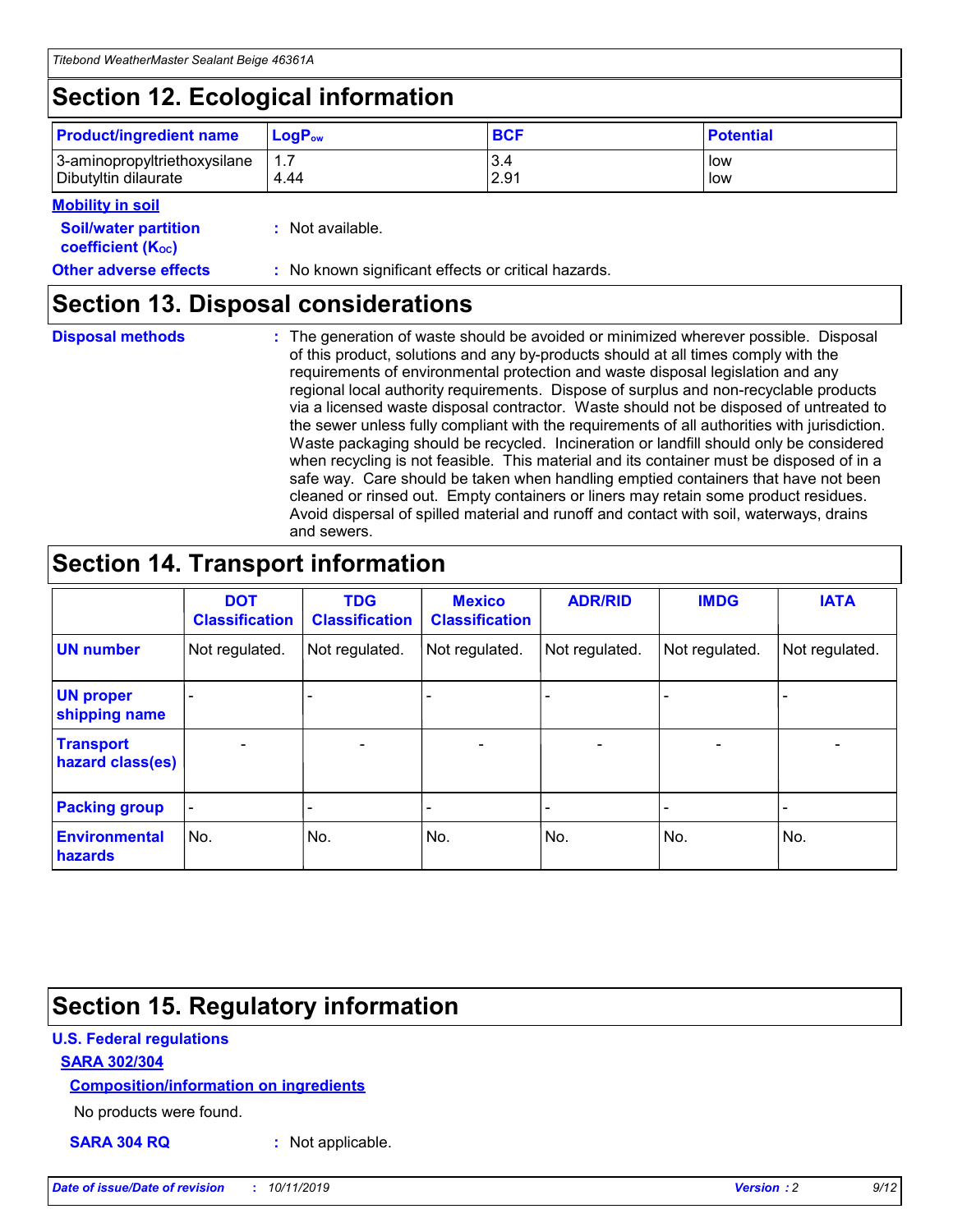# **Section 15. Regulatory information**

#### **SARA 311/312**

**Classification :** EYE IRRITATION - Category 2B SKIN SENSITIZATION - Category 1 TOXIC TO REPRODUCTION (Fertility) - Category 1B TOXIC TO REPRODUCTION (Unborn child) - Category 1B

#### **Composition/information on ingredients**

| <b>Name</b>                  | $\frac{9}{6}$ | <b>Classification</b>                                                                                            |
|------------------------------|---------------|------------------------------------------------------------------------------------------------------------------|
| 3-aminopropyltriethoxysilane | $\leq$ 3      | <b>FLAMMABLE LIQUIDS - Category 4</b><br><b>ACUTE TOXICITY (oral) - Category 4</b>                               |
|                              |               | SKIN IRRITATION - Category 2<br>EYE IRRITATION - Category 2A                                                     |
| Dibutyltin dilaurate         | ≤0.3          | ACUTE TOXICITY (oral) - Category 3<br>SKIN CORROSION - Category 1C                                               |
|                              |               | SERIOUS EYE DAMAGE - Category 1<br>SKIN SENSITIZATION - Category 1<br><b>GERM CELL MUTAGENICITY - Category 2</b> |
|                              |               | TOXIC TO REPRODUCTION (Fertility) - Category 1B<br>TOXIC TO REPRODUCTION (Unborn child) - Category 1B            |
|                              |               | SPECIFIC TARGET ORGAN TOXICITY (REPEATED<br>EXPOSURE) (respiratory system) - Category 1                          |

#### **State regulations**

| <b>Massachusetts</b> | : None of the components are listed. |
|----------------------|--------------------------------------|
| <b>New York</b>      | : None of the components are listed. |
| <b>New Jersey</b>    | : None of the components are listed. |
| <b>Pennsylvania</b>  | : None of the components are listed. |

#### **California Prop. 65**

**A** WARNING: This product can expose you to methanol, which is known to the State of California to cause birth defects or other reproductive harm. For more information go to www.P65Warnings.ca.gov.

| <b>Ingredient name</b> | No significant risk Maximum<br>level | acceptable dosage<br>level |
|------------------------|--------------------------------------|----------------------------|
| methanol               |                                      | Yes.                       |

#### **International regulations**

**Chemical Weapon Convention List Schedules I, II & III Chemicals** Not listed.

#### **Montreal Protocol**

Not listed.

#### **Stockholm Convention on Persistent Organic Pollutants**

Not listed.

### **UNECE Aarhus Protocol on POPs and Heavy Metals**

Not listed.

#### **Inventory list**

## **China :** All components are listed or exempted.

#### **United States TSCA 8(b) inventory :** All components are active or exempted.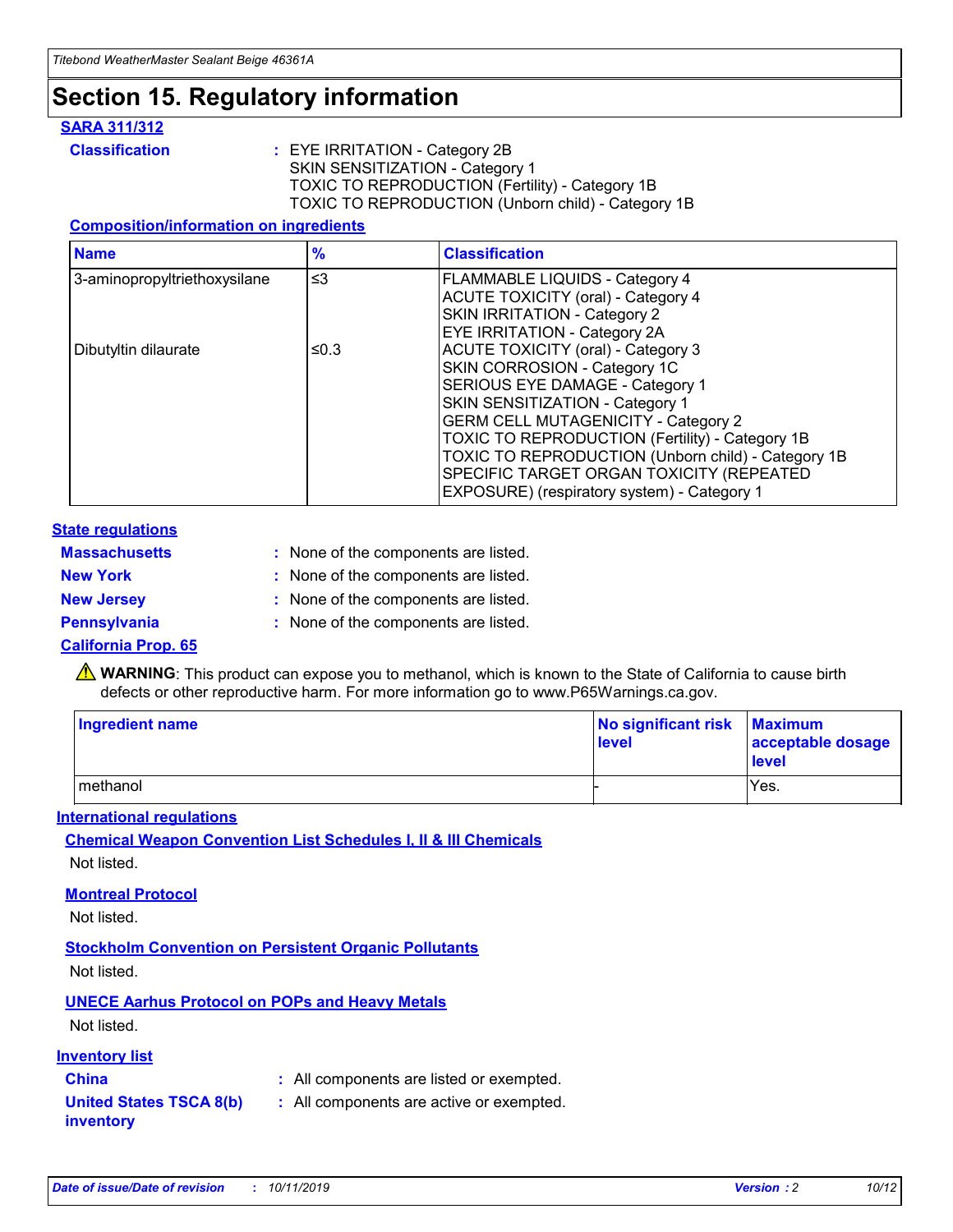# **Section 16. Other information**

**Hazardous Material Information System (U.S.A.)**



**Caution: HMIS® ratings are based on a 0-4 rating scale, with 0 representing minimal hazards or risks, and 4 representing significant hazards or risks. Although HMIS® ratings and the associated label are not required on SDSs or products leaving a facility under 29 CFR 1910.1200, the preparer may choose to provide them. HMIS® ratings are to be used with a fully implemented HMIS® program. HMIS® is a registered trademark and service mark of the American Coatings Association, Inc.**

**The customer is responsible for determining the PPE code for this material. For more information on HMIS® Personal Protective Equipment (PPE) codes, consult the HMIS® Implementation Manual.**

#### **National Fire Protection Association (U.S.A.)**



**Reprinted with permission from NFPA 704-2001, Identification of the Hazards of Materials for Emergency Response Copyright ©1997, National Fire Protection Association, Quincy, MA 02269. This reprinted material is not the complete and official position of the National Fire Protection Association, on the referenced subject which is represented only by the standard in its entirety.**

**Copyright ©2001, National Fire Protection Association, Quincy, MA 02269. This warning system is intended to be interpreted and applied only by properly trained individuals to identify fire, health and reactivity hazards of chemicals. The user is referred to certain limited number of chemicals with recommended classifications in NFPA 49 and NFPA 325, which would be used as a guideline only. Whether the chemicals are classified by NFPA or not, anyone using the 704 systems to classify chemicals does so at their own risk.**

**Procedure used to derive the classification**

| <b>Classification</b>                                                                                                                                                    |                                                                                                                                                                                                           | <b>Justification</b>                                                                                                                                                                                                                                                                                                                                               |  |
|--------------------------------------------------------------------------------------------------------------------------------------------------------------------------|-----------------------------------------------------------------------------------------------------------------------------------------------------------------------------------------------------------|--------------------------------------------------------------------------------------------------------------------------------------------------------------------------------------------------------------------------------------------------------------------------------------------------------------------------------------------------------------------|--|
| EYE IRRITATION - Category 2B<br>SKIN SENSITIZATION - Category 1<br>TOXIC TO REPRODUCTION (Fertility) - Category 1B<br>TOXIC TO REPRODUCTION (Unborn child) - Category 1B |                                                                                                                                                                                                           | Expert judgment<br>Expert judgment<br>Expert judgment<br>Expert judgment                                                                                                                                                                                                                                                                                           |  |
| <b>History</b>                                                                                                                                                           |                                                                                                                                                                                                           |                                                                                                                                                                                                                                                                                                                                                                    |  |
| Date of printing                                                                                                                                                         | : 4/22/2022                                                                                                                                                                                               |                                                                                                                                                                                                                                                                                                                                                                    |  |
| Date of issue/Date of<br>revision                                                                                                                                        | : 10/11/2019                                                                                                                                                                                              |                                                                                                                                                                                                                                                                                                                                                                    |  |
| Date of previous issue                                                                                                                                                   | : 10/16/2020                                                                                                                                                                                              |                                                                                                                                                                                                                                                                                                                                                                    |  |
| <b>Version</b>                                                                                                                                                           | $\therefore$ 2                                                                                                                                                                                            |                                                                                                                                                                                                                                                                                                                                                                    |  |
| <b>Key to abbreviations</b>                                                                                                                                              | $\therefore$ ATE = Acute Toxicity Estimate<br><b>BCF</b> = Bioconcentration Factor<br>IATA = International Air Transport Association<br><b>IBC</b> = Intermediate Bulk Container<br>$UN = United Nations$ | GHS = Globally Harmonized System of Classification and Labelling of Chemicals<br><b>IMDG = International Maritime Dangerous Goods</b><br>LogPow = logarithm of the octanol/water partition coefficient<br>MARPOL = International Convention for the Prevention of Pollution From Ships, 1973<br>as modified by the Protocol of 1978. ("Marpol" = marine pollution) |  |